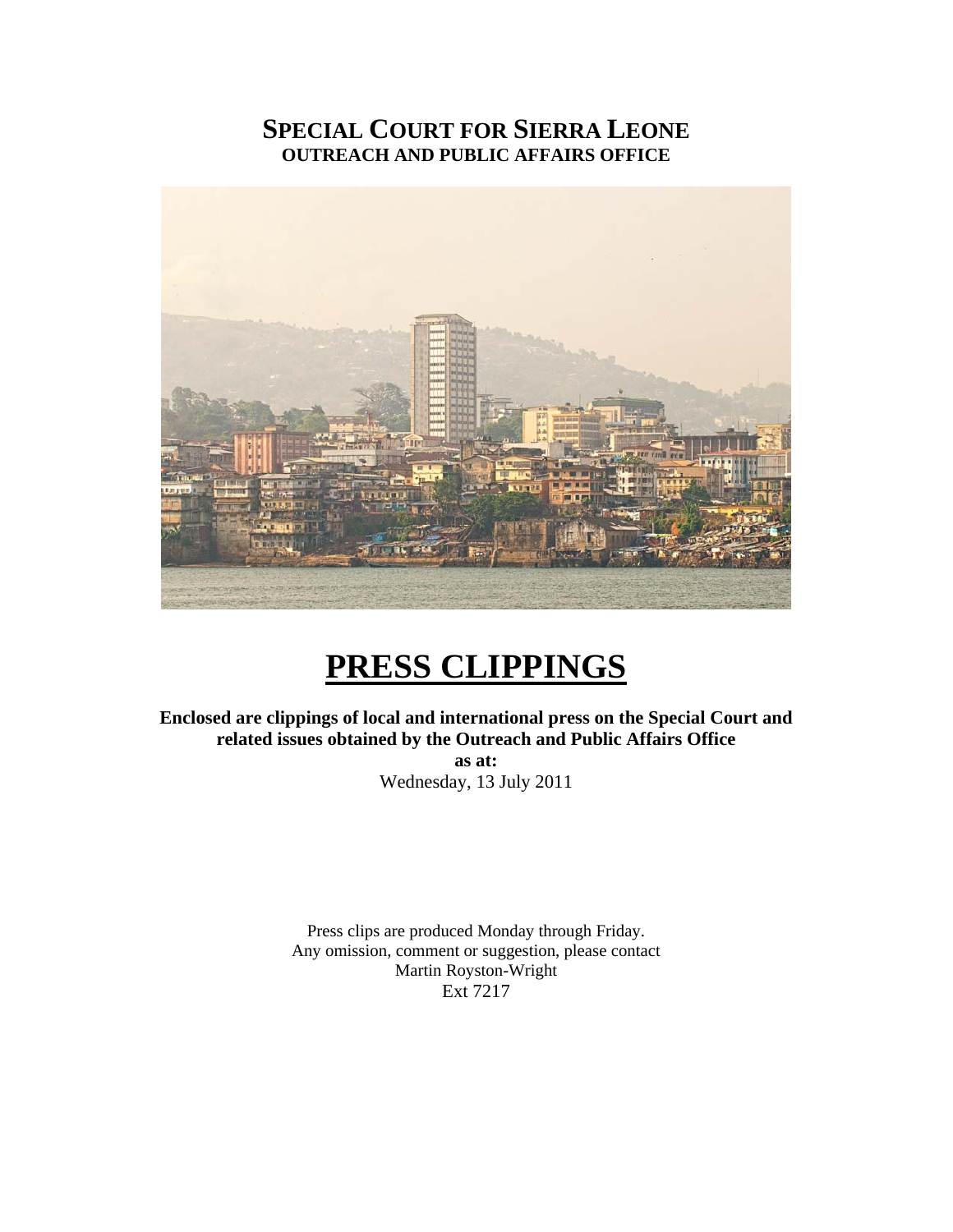| <b>Local News</b>                                                                              |           |
|------------------------------------------------------------------------------------------------|-----------|
| 5 Face Special Court / Awareness Times                                                         | Page 3    |
| <b>International News</b>                                                                      |           |
| Initial Appearance of Five for Contempt Will Take Place July 15 / AllAfrica.Com                | Page 4    |
| Botswana, African Union Disagree Over International Criminal Court Warrants / Voice of America | Page 5    |
| Buying Justice: The Supply, Demand and Cost of ICC Justice / Radio Netherlands Worldwide       | Pages 6-8 |
| Conclusion: A Call to Action / ICTJ                                                            | Page 9    |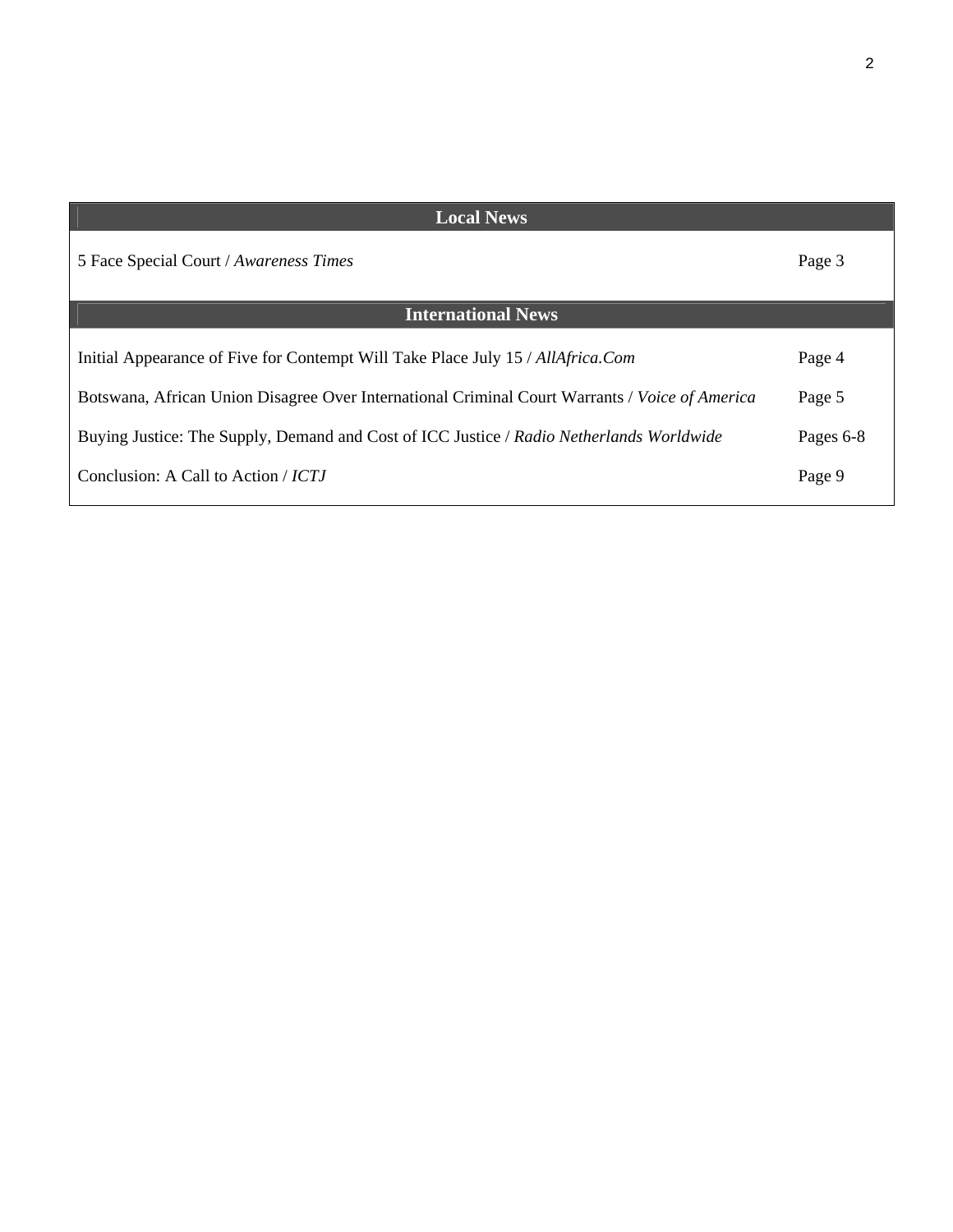# **5 Faces Special Court**

Local tabloids have alleged that five former fighters of AFRC/ RUF have been arraigned before the Special Court for Sierra Leone, to plea to a charge of contempt. According to reports, Hassan Papa Bangura, Ibrahim Bazzy Kamara, Santigie Borbor Kanu, Samuel Kargbo and Eric Senesie attempted to interfere with prosecution witnesses. Four of them will appear before Justice Teresa Joherty for a video link from Rwanda.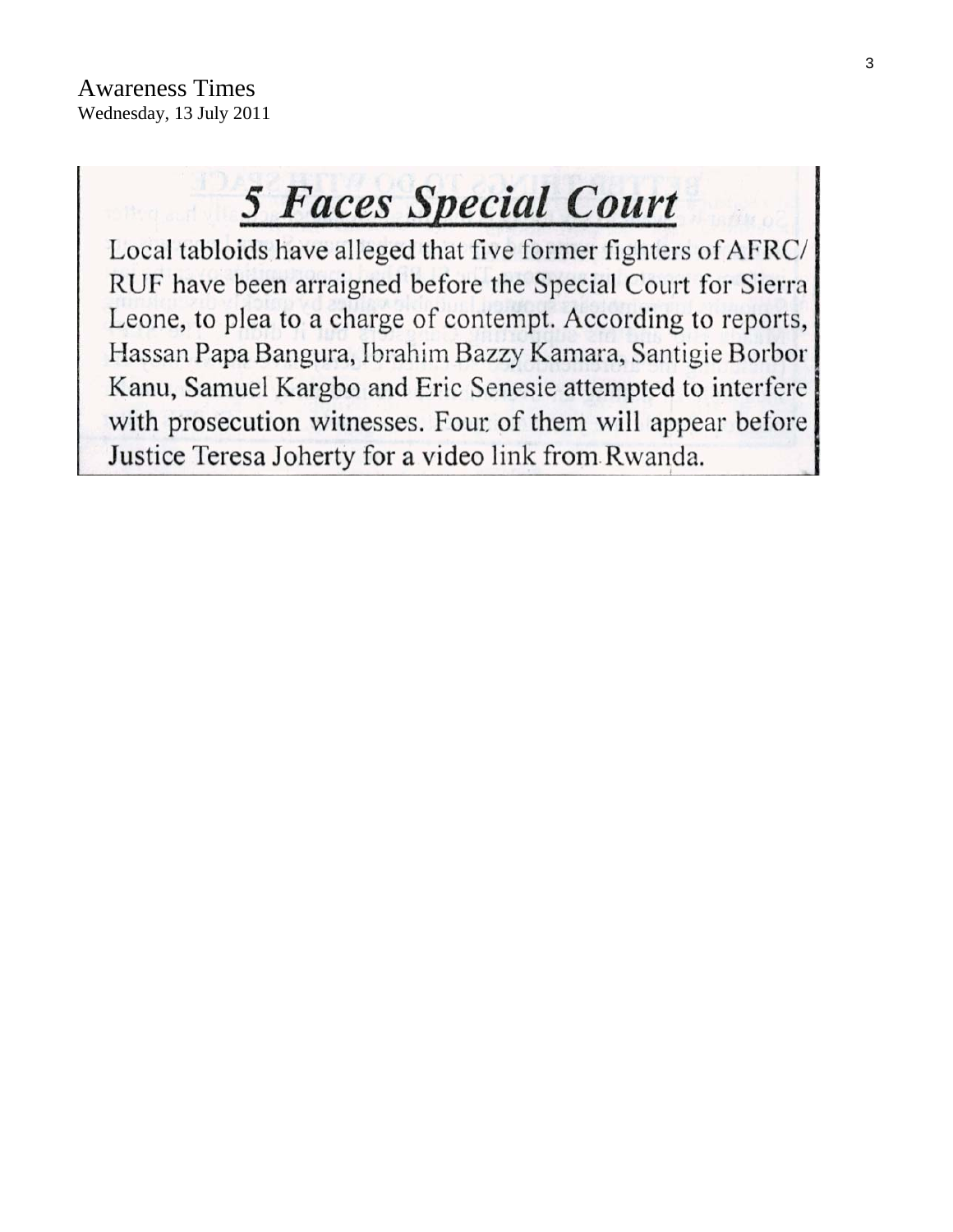#### **Initial Appearance of Five for Contempt Will Take Place July 15**

Press Release-Special Court for Sierra Leone

Five persons accused of contempt have been ordered to appear before the Special Court in Freetown on July 15 to plead to charges they attempted to interfere with Prosecution witnesses.

Hassan Papa Bangura, aka "Bomblast" and Samuel Kargbo, aka "Sammy Ragga", are ordered to appear before Justice Teresa Doherty at 9:00 a.m., while convicted former Armed Forces Revolutionary Front (AFRC) leaders Ibrahim Bazzy Kamara and Santigie Borbor Kanu, aka "Five-Five", are ordered to participate in the proceedings by video link from Rwanda.

All four are charged with two counts of attempting to bribe a witness to recant testimony given in the AFRC trial. Kamara faces an additional count of disclosing the name of a protected witness "in knowing violation of an order of a Chamber".

Eric Senessie is ordered to appear in court at 12:00 p.m. to plead to a nine count order in lieu of an indictment. He is charged with nine counts of attempting to induce Prosecution witnesses in the Taylor trial to recant testimony given before the Court in The Hague.

The Special Court's Defence Office has assisted the Accused in securing legal representation.

If convicted of contempt under Rule 77 of the Rules of Procedure and Evidence, the Accused could face a prison sentence of up to seven years, a fine of up to two million leones (approximately \$500), or both.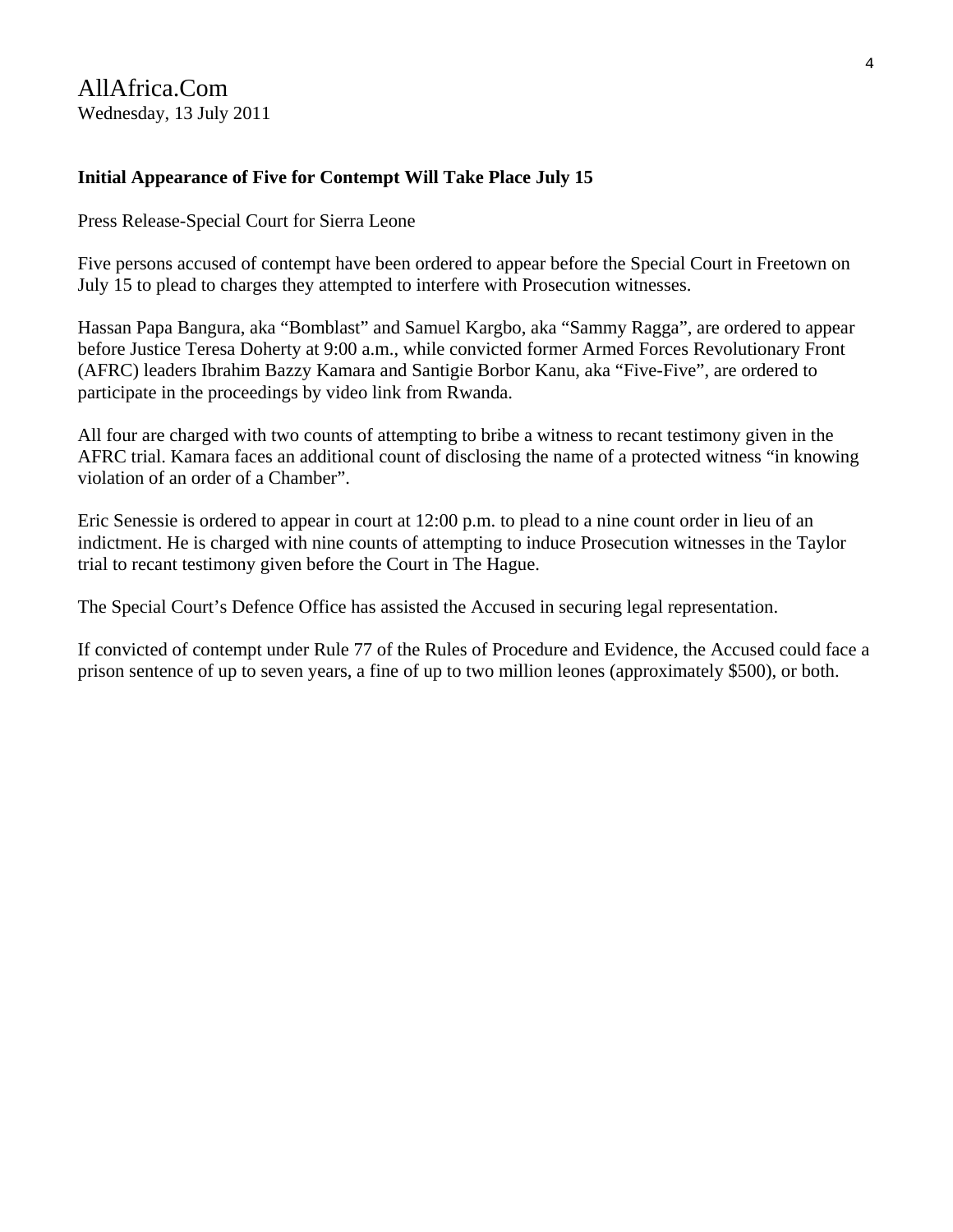#### Voice of America Tuesday, 12 July 2011

#### **Botswana, African Union Disagree Over International Criminal Court Warrants**

Peter Clottey



Photo: AP POOL

*U.S. first lady Michelle Obama is greeted by children as she arrives in Gaborone, Botswana, Friday, June 24, 2011. file photo)* 

Botswana will continue to support trials by the International Criminal Court (ICC) of accused human rights abusers in Africa, despite opposition by the African Union (AU), says an administration official.

Government spokesman Jeff Ramsey says

Botswana will uphold its treaty obligations as a signatory to the Rome Statute, which established the court, based in The Hague.

"If an arrest warrant is issued by the ICC, we would honor that if the circumstance arises in our country," said Ramsey.

At its recent summit in Equatorial Guinea, the African Union resolved not to cooperate with international arrest warrants issued by the ICC against Sudanese President Omar Hassan al-Bashir and Libyan leader Moammar Gadhafi.

The ICC accuses both leaders of committing war crimes and crimes against humanity. The AU maintains the ICC targets only African countries, a charge the ICC denies.

Botswana broke ranks with the AU, vowing to arrest the two African leaders if they enter Botswana's territory.

Botswana disagrees with the AU's position, said Ramsey.

"We don't agree with the analysis that (the ICC) is just targeting Africa," said Ramsey. "It's also equally true that many of the situations at the ICC have been referred to the ICC by either African countries or others on the continent."

Critics of the ICC accuse Botswana of undermining solidarity among the AU member states. Supporting the arrest warrants, they say, makes Botswana a party to decisions that they say fundamentally weakens African independence and re-establishes European dominance of African affairs.

Ramsey denied the accusation as unfounded.

"I don't think we find it fashionable to go against the grain, but we do have certain principles, which the current government is prepared to uphold," said Ramsey. "The [Botswanan] president has been quite clear in terms of his own stance that Africa must stand up for human rights and democracy on the continent. And these are principles that are part of the African Union."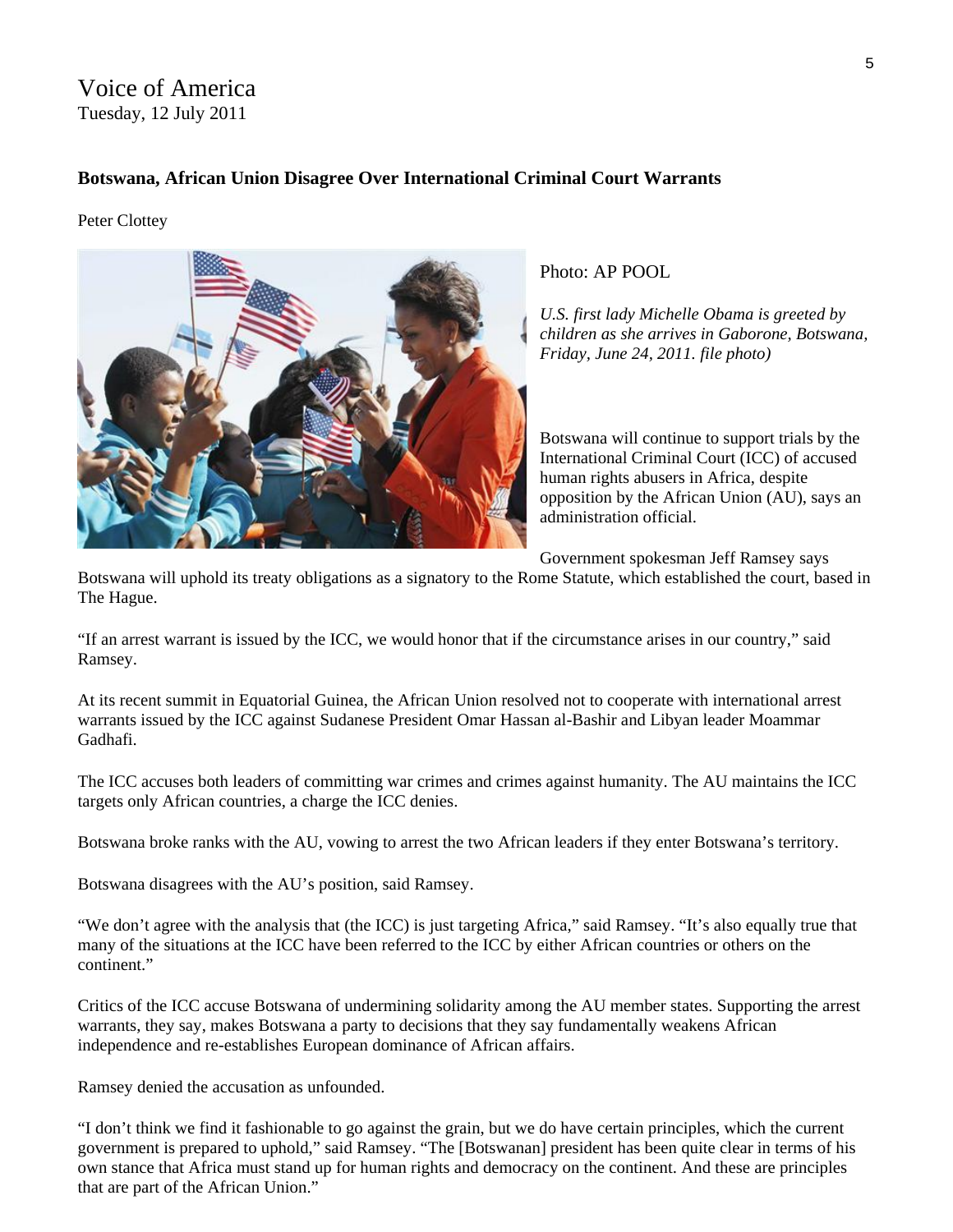## Radio Netherlands Worldwide

Wednesday, July 13, 2011

#### **Buying Justice: The Supply, Demand and Cost of ICC Justice**



#### **Imagine the following scenario:**

Assume that the people of Libya and Syria are all represented by one individual each who is charged with requesting that the human rights violations and atrocities in their respective nations are investigated by the

ICC. Since neither Syria nor Libya are members of the ICC, both of these representatives need to make their requests to the UN Security Council. Both representatives are sitting in the waiting room, preparing to make their case. It is decided that Libya will make its presentation to the Security Council first because their crisis occurred first and, well, everyone is itching to get rid of that embarrassing Gaddafi fellow. The representative makes his case and comes back into the waiting room with a big smile and says: "Success! Just got a resolution passed. The ICC's going to investigate Libya!" At hearing these inspired words, the Syrian representative's hopes rise. He thinks to himself: "if they refer crimes against humanity and war crimes in Libya to the ICC then they must refer the crimes in Syria too! After all, a crime against humanity is a crime against humanity is a crime against humanity." The Syrian representative gets up and approaches the glass door to the Council. Right before he reaches it, however, a sign is flipped from "Open" to "Sorry, closed for business". Furiously, the Syrian representative requests to know why he cannot give his presentation to the Council. Finally, someone takes him aside and informs him: "Look, they won't tell you this to your face, but there's no money to investigate crimes in Syria. All the money's been spent."

By Mark Kersten, posten on 9 July 2011

Of course, this story could never happen as I've described it. However, it conveys a key truth that is too rarely discussed: there is only so much money for justice at the ICC and it is running out.

The [Council of Foreign Relations describes how the ICC is funded](http://www.cfr.org/international-criminal-courts-and-tribunals/frequently-asked-questions-international-criminal-court/p8981) as follows:

"The ICC, as an independent body, is funded primarily by its member states. The contributions of each state are determined by the same method used by the UN, which roughly corresponds with a country's income. Additional funding is provided by voluntary government contributions, international organizations, individuals, corporations, and other entities. The United Nations may provide funding if it is approved by the General Assembly and is related to a "situation" referred to the court by the Security Council."

In neither of the two cases referred to ICC by the UN Security Council ([Sudan](http://justiceinconflict.org/category/sudan/) in 2005 and [Libya](http://justiceinconflict.org/category/libya-and-the-icc/) in 2011) did the Council provide funding, leaving it instead up to individual member states to cover the costs.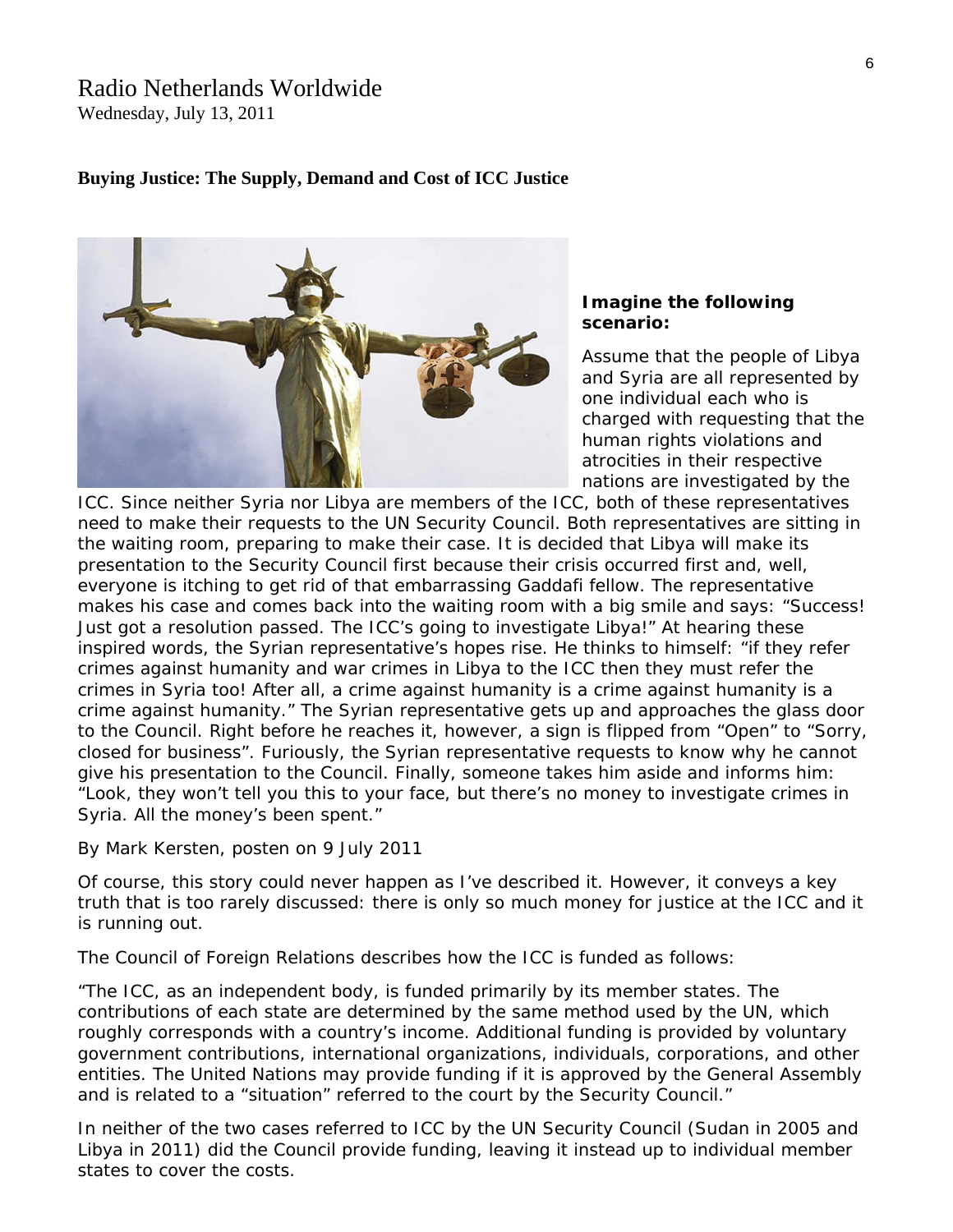Further, key members of the governing body of the Court, the Assembly of States Parties (ASP), consisting of the member-states of the ICC, have been reluctant, to say the least, to expand the Court's budget. With the exception of the Netherlands' rate of inflation, the ICC's budget is intended to have zero growth from year to year.



Despite calls, little action has been taken to investigate a lleged crimes in Syria.

[Photo: Mark Kersten](http://justiceinconflict.files.wordpress.com/2011/07/syrian-protests.png) 

The problem, then, is rather simple: the number of investigations and cases in front of the Court has grown but the Court's resources to investigate and prosecute those cases remain stagnant. The danger looms: the Court may only be

able to respond to some cases on the basis that it only has money for some and not other crises. But is it not morally reprehensible that money is a limiting factor in who gets justice?

Budget issues aren't particularly 'sexy' but if the Court cannot meet the demand for international criminal justice, it is hard to see how it can remain a legitimate international institution. As its critics often point out, the Court is not cheap. In order to function effectively, the Court must pay for witness protection and travel, defense and prosecution counsel, field-based investigations, not to mention the arduously long hearings and [architecturally opulent new headquarters.](http://www.greendiary.com/entry/international-criminal-court-to-get-its-permanent-green-premises/) None of these things come cheap and for the Court to achieve some degree of justice, as Jonathan O'Donohue points out:

"It is unrealistic to expect the ICC to grow in response to the demands of the international community and at the same time demand that the associated spending be absorbed without degrading the quality of the Court's work."

O'Donohue is Legal Adviser for Amnesty International's International Justice Project and leader of the Coalition for the International Criminal Court's team of NGOs on budget and



finance.

**The ICC is heading towards a funding crisis.**  [Photo: Mark Kersten](http://justiceinconflict.files.wordpress.com/2011/07/emptyvault.jpg) 

The ICC is already hampered by selectivity issues: it can only investigate those "most responsible" for international crimes; it focuses exclusively on individual guilt, neglecting critical collective and social factors of conflict and crime; it is [only able to](http://justiceinconflict.org/2011/07/05/why-the-icc-should-think-twice-before-investigating-conflicts-with-roots-before-2002/) 

[investigate crimes after July 1, 2002;](http://justiceinconflict.org/2011/07/05/why-the-icc-should-think-twice-before-investigating-conflicts-with-roots-before-2002/) and it can only investigate those situations under its jurisdiction or which are referred to it by the Security Council. If its funding does not expand, budgetary capacity will be added to this list. Worrying for the ICC's advocates is that the fault for this new, financially driven selectivity will be attributed to the ICC rather than the international community which refuses to fund the Court adequately.

A particularly cynical view of this problem might suggest that some members of the international community are actively seeking to undermine the ICC by putting it in an untenable financial position. Perhaps the Security Council is throwing the Court to the wolves by referring cases to it without much in the ways of political or financial support for it. Similarly, perhaps disgruntled and financially constrained ASP member-states are doing the same. Whether intentional or not, both the Security Council and the ASP member states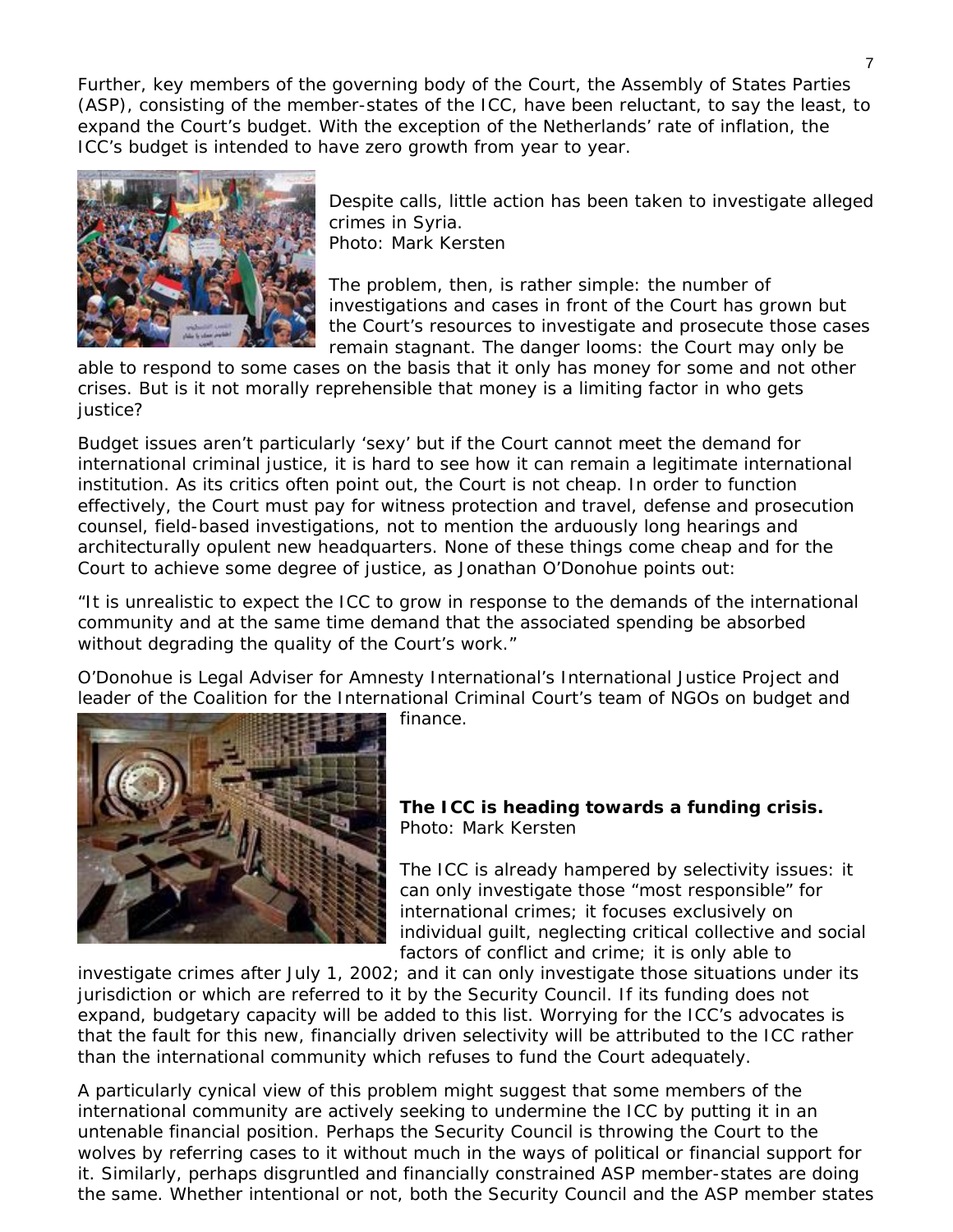who refuse to expand the Court's budget are effectively undermining the ICC's legitimacy and effectiveness.

The Convenor of the CICC, William Pace, has picked up on this issue in a recent press release:

*"We are seriously concerned that governments, including members of the UN Security Council, have on one hand increasingly engaged the Court as a major actor in peace and security management, for example in referring a situation like Libya, and on the other hand are ready to make decisions that could undermine the Court's ability to deliver meaningful justice."*



Money for justice? Bad idea. [Photo: Mark Kersten](http://justiceinconflict.files.wordpress.com/2011/07/moneyandjustice.png) 

There is also another political danger of a financially strapped Court: that states voluntarily provide the Court with large sums of money and gain a degree of influence or control of elements of the ICC's work. This might mean getting first consideration of particular jobs at the Court. But, more

worryingly, it might also be favourable investigations of only one side of a specific conflict, something the ICC has already been hampered by. It is worth considering a domestic analogy in this context. In democratic, rule of law abiding states, Supreme Court judges are often the highest paid civil servants in order to guarantee that they have no incentive to be swayed by financial benefits. Similarly, the ICC must have sufficient funds to guarantee that influencing its work through large donations is not even a theoretical possibility.

While the increase in demand for justice across the world, particularly in 'Arab Spring' states, has been hailed as historic by many, the supply may yet come to disappoint even the most fervent supporters of the ICC.

The reality is that the effects of funding  $-$  or lack thereof  $-$  of the ICC is a largely unexplored area. While it is sure to become an issue in the near future, international NGOs, groups, academics and, yes, bloggers, have failed to raise awareness about the potential for selectivity on the basis of funding. Instead of building understanding and preventing this potential financial crisis, we are instead reacting to it. Regardless, drumming up awareness is better done late than never.

The lofty and aspirational rhetoric of the men and women responsible for making the ICC a reality vehemently declared that the peoples of the world are demanding justice and that now is the time to serve this demand with a permanent court. It would be not just a shame and a blemish on the Court's record but a fundamental injustice if the supply of international criminal justice could not meet its demand because of money.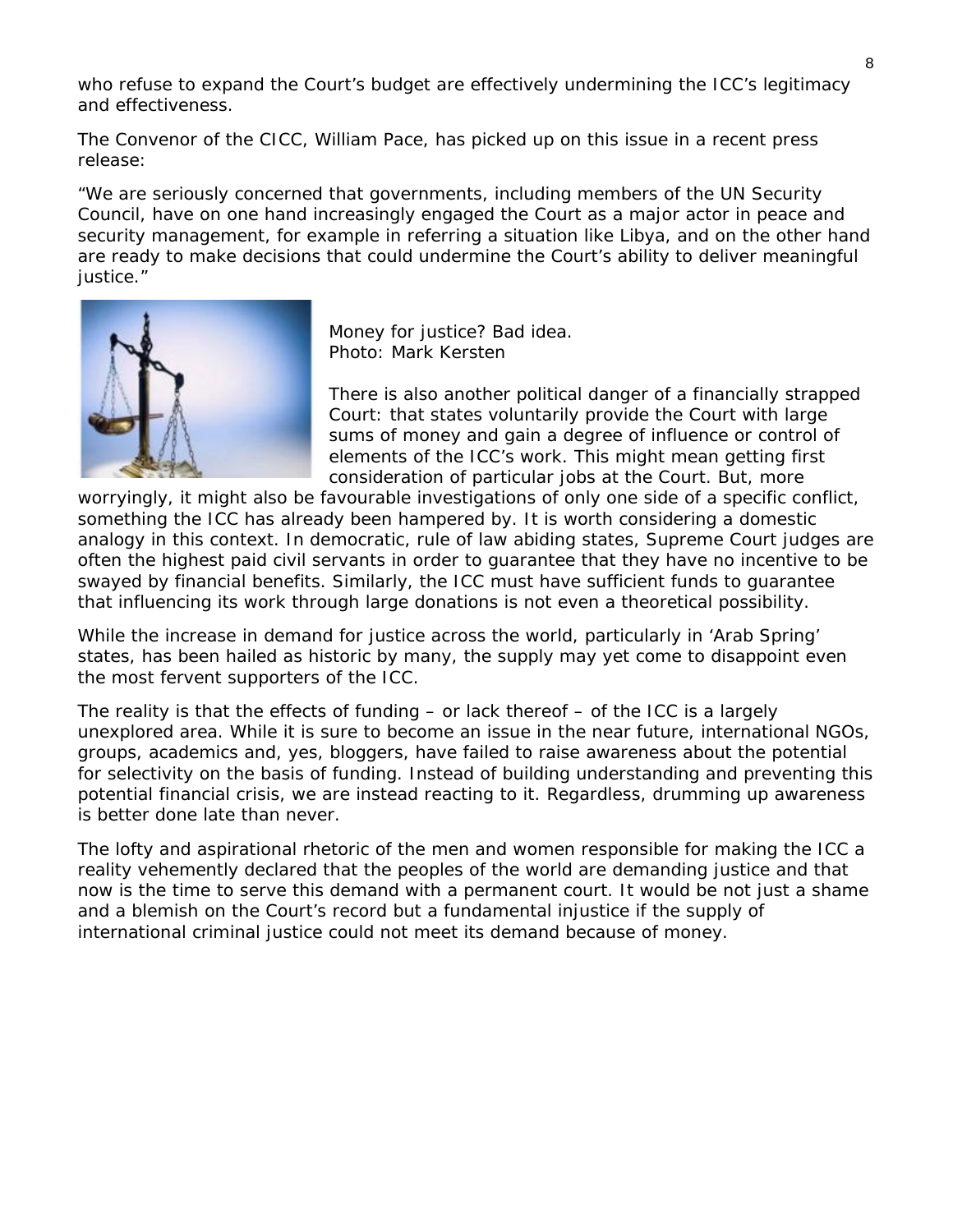ICTJ Friday, 8 July 2011

#### **[Conclusion: A Call to Action](http://tjbrasilia.blogspot.com/2011/07/session-6-driving-force-for-justice.html)**

Latin America Conference on Transitional Justice, Brazil.

[Eduardo Gonzalez](http://ictj.org/about/eduardo-gonzalez), director of [ICTJ's Truth and Memory Program](http://ictj.org/our-work/transitional-justice-issues/truth-and-memory), closed today's discussions, thanking panelists, organizers, donors and partners, and all who came to participate in the conference. He opened by acknowledging that every state's experience with transitional justice is unique; there is no one method that can be universally applied. It is nevertheless crucial to engage in a comparative analysis of the lessons learned and experiences of other



countries in transition.

While this conference has focused on sharing the comparative experiences throughout Latin America, this has not been an academic exercise but a call to action, Gonzalez said. The experts who spoke in the past two days are activists who have lived through and experienced the fight against dictatorship, abuses and impunity. He urged Brazilian authorities to learn from the experiences of other countries and called on Brazilian activists to continue the fight for [truth](http://ictj.org/our-work/transitional-justice-issues/truth-and-memory), accountability, [reparations,](http://ictj.org/our-work/transitional-justice-issues/reparations) and justice.

He concluded by summarizing the discussions of the conference.

The first session was on reparations and the importance of consistency, completeness and sustainability of [reparations](http://ictj.org/our-work/transitional-justice-issues/reparations) policies. Panelists shared lessons learned in reparations programs in [Peru](http://ictj.org/our-work/regions-and-countries/peru) and Chile. In the keynote speech Cristian Correa, [ICTJ](http://ictj.org/) senior associate, highlighted the importance of holistic reparations measures and listening to the experiences and needs of the victims when implementing reparations.

The second session was on [institutional reform](http://ictj.org/our-work/transitional-justice-issues/institutional-reform): transforming the security forces in times of transition, with experiences of [Argentina](http://ictj.org/our-work/regions-and-countries/argentina) and El Salvador discussed. Speaker Juan Faroppa, consultant of the [Inter-American Court of Human Rights](http://www.cidh.oas.org/DefaultE.htm), spoke about the role of security forces in guaranteeing the rights of the population and suggested measures to ensure this is achieved.

The final session of the first day focused on truth-seeking: the right to truth and the role of truth commissions in achieving it. Priscilla Hayner, senior advisor to the [Centre for](http://www.hdcentre.org/)  [Humanitarian Dialogue](http://www.hdcentre.org/), reflected on the power gained from investigating and establishing the truth and the role Latin America has played in setting the standards we now come to expect from [truth commissions.](http://ictj.org/our-work/transitional-justice-issues/truth-and-memory)

The second day began with a session on criminal justice, focusing on amnesty laws, the [Inter-](http://www.cidh.oas.org/DefaultE.htm)[American Court of Human Rights](http://www.cidh.oas.org/DefaultE.htm), and the impact of international jurisprudence in the domestic prosecution of human rights violations. The central presentation was given by Victor